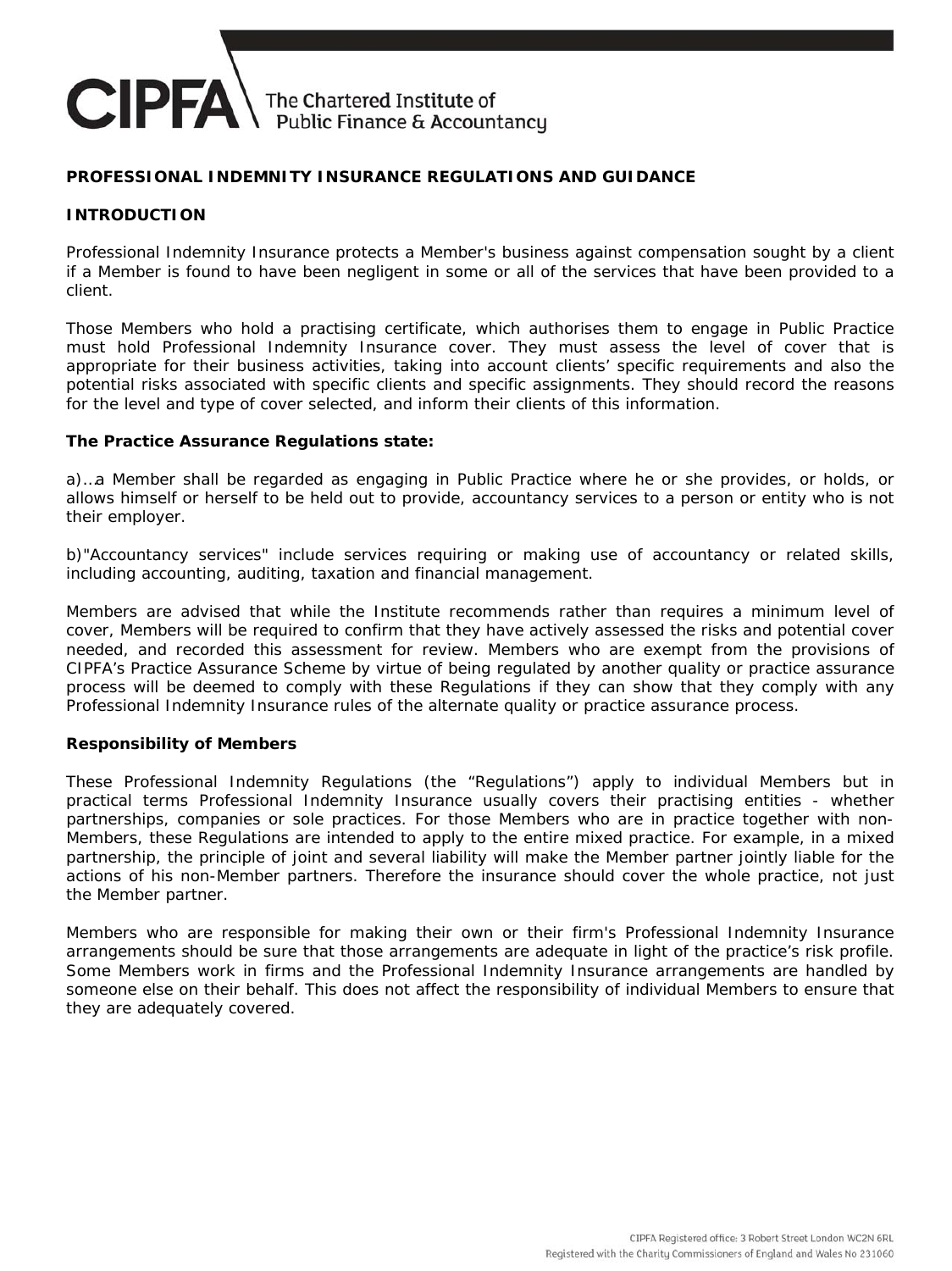For the avoidance of doubt, any reference to "firm" in these regulations is a reference to a Member being engaged in Public Practice as a sole practitioner or with others in a partnership or body corporate.

#### **Level of Insurance Cover**

The Institute recommends the minimum level of cover to be obtained. When deciding on how to achieve that level of cover, a Member should consider the amount of excess to be borne. This level should only be decided after consideration of both the practices' and Member's resources, including the borrowing capacity of each. Regard should be had to the past incidence of claims and the firm or Member's ability to meet multiple losses.

## **Inability to Obtain Insurance**

If a Member cannot obtain appropriate cover, he must notify the Institute, stating why he has been unable to obtain Professional Indemnity Insurance.

## **Certificate of Compliance**

When completing the Practice Assurance Annual Return, the Institute requires a Member to confirm that his Professional Indemnity Insurance arrangements have been assessed and are appropriate, and that he holds this insurance.

## **Further Advice**

It is possible that the recommended minimum level of cover, while complying with these Regulations, will not be high enough to ensure that all claims made against a Member will be covered. A Member should consider carefully the level of cover which is right for him or his practice bearing in mind that some clients may require specific levels of cover.

An insurance broker instructed by a Member should be able to assist with further specific advice about individual products.

The Institute has requested Parliament Hill on behalf of Trafalgar Risk Management to offer Members appropriate policies, but Members are free to make arrangements with other insurers. For further details of the Parliament Hill products please visit the website at: http://www.trafalgar.uk.com.

Queries on the operation of these Regulations should be sent to: practiceassurance@cipfa.org.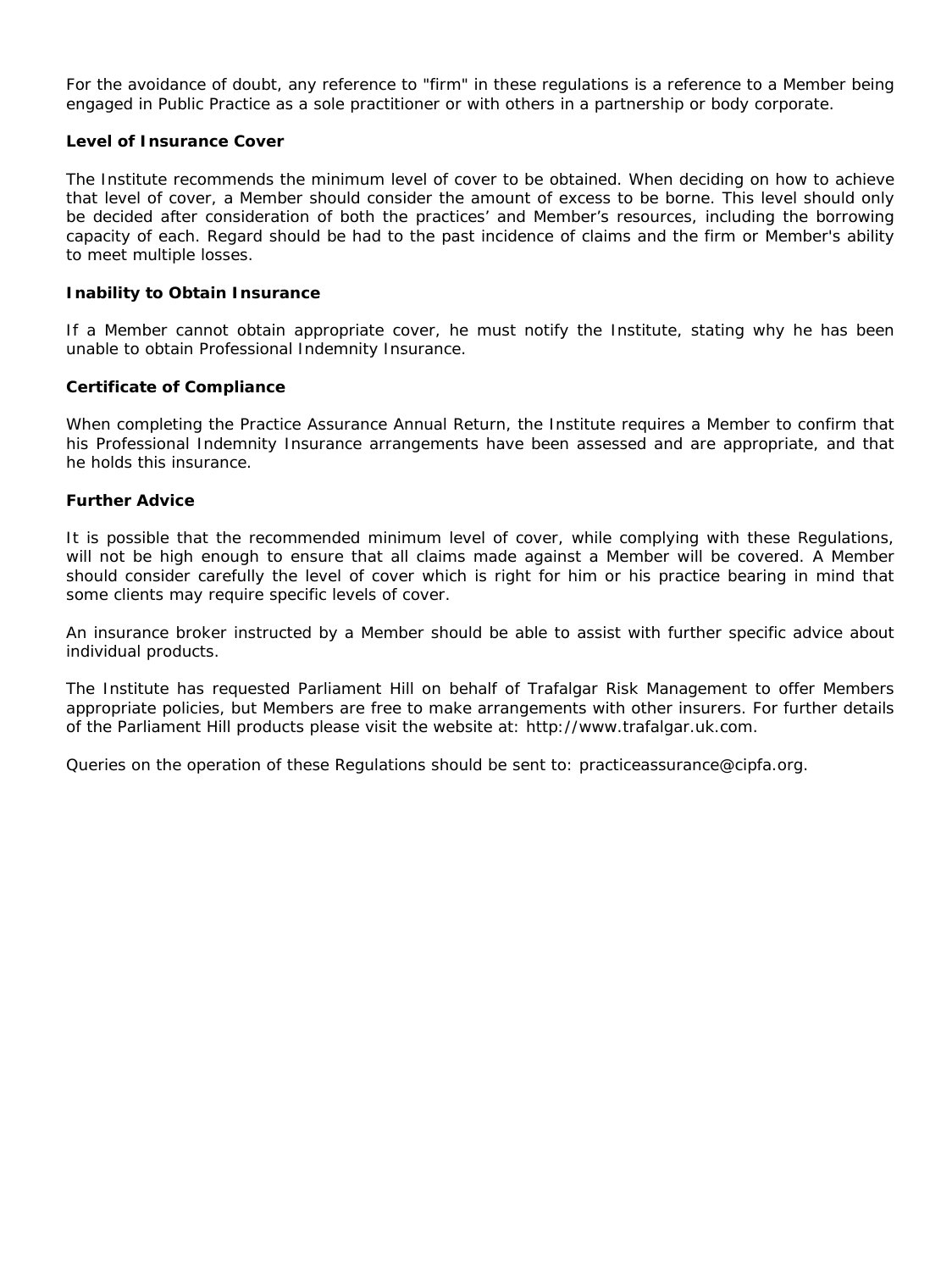## **1. INTRODUCTION AND INTERPRETATION**

- **1.1 These Regulations are made by the Council of the Chartered Institute of Public Finance and Accountancy. They come into force on 15 December 2007.**
- **1.2 In these Regulations, the following terms will have the following meanings:** 
	- **a) "Firm" means a Member engaged in Public Practice as a sole practitioner or with others in a partnership or body corporate.**
	- **b) "Member" means a member of the Institute elected in accordance with Bye-Law 4 and any member elected as a qualified accountant member in accordance with Bye-Laws 5 or 6 who is a Practising Certificate Holder under the Institute's Practice Regulations.**
	- **c) "Practice Assurance Committee" has the meaning ascribed to it under the Institute's Practice Regulations.**
	- **d) "Practice Assurance review meetings" has the meaning ascribed to it under the Institute's Practice Regulations.**
	- **e) "Public Practice" has the meaning ascribed to it under the Institute's Practice Regulations and any associated guidance issued by the Institute Council.**
	- **f) "Practice Regulations" means the regulations made by CIPFA Council pursuant to Bye-Law 25D of the Institute's Bye-Laws.**

# **2. SCOPE**

**2.1 These Regulations apply in relation to all Members in Public Practice in the United Kingdom, the Channel Islands, the Isle of Man and the Republic of Ireland ('Members') as defined in the Institute's Practice Regulations. For the sake of clarity, these Regulations apply to sole practitioners, and to Members who are partners in practices, or directors of a company. All references to Members should be taken to apply equally to joint practices, or to companies.** 

 Members who hold practising certificates, but who do not engage in Public Practice, do not need to have Professional Indemnity Insurance although there is a requirement upon such Members to make an annual declaration that they are not engaged in Public Practice.

 If a Member is in practice in another country then some form of insurance is recommended. This is likely to be determined by local practice, or specific legislation.

**2.2 These Regulations apply for a period of two years after the individual Member ceases to hold a practising certificate. All Members with practising certificates should satisfy themselves that they or their firm have suitable arrangements in place to comply with these Regulations and guidance.** 

In deciding whether these Regulations have been complied with the Practice Assurance Committee will take into account any guidance issued from time to time, by or on behalf of the Institute Council. In the event of any actual or apparent conflict between these Regulations and such guidance, the wording of these Regulations will apply.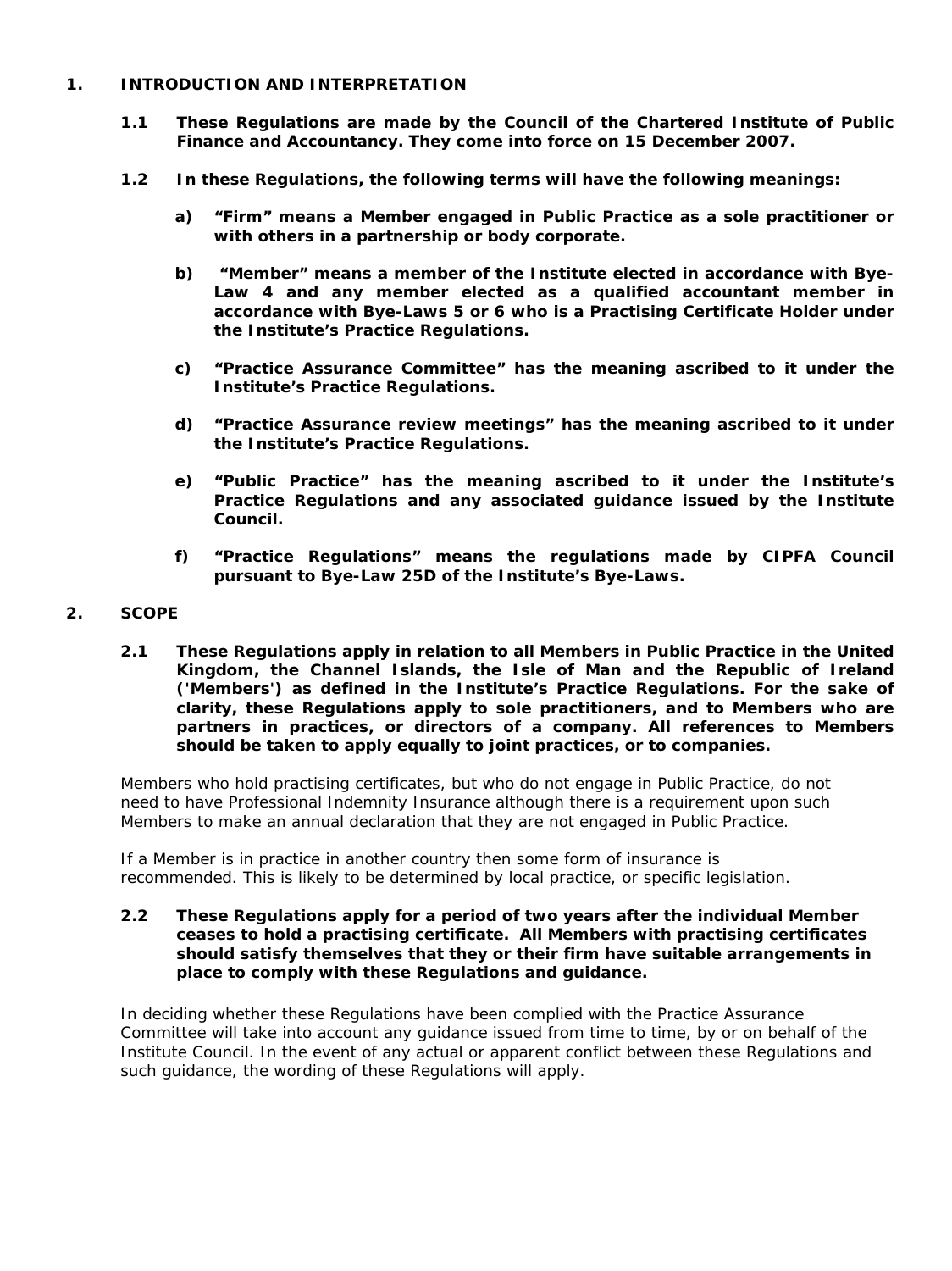## **3. MONITORING**

- **3.1 As part of their Annual Returns, Members are required to confirm their compliance with these Regulations and to provide such information as the Institute may reasonably require.**
- **3.2 The Institute's Practice Assurance Committee may require Members to provide such further information and evidence as it may reasonably need fromMembers to assess their compliance with these Regulations.**

# **4. CESSATION OF PRACTICE**

## **4.1 A Member who ceases to be engaged in Public Practice must use his best endeavours to ensure that he is covered by arrangements which satisfy these Regulations for at least two years from the date he ceased in Public Practice.**

One important point to bear in mind when considering Professional Indemnity Insurance is that, because there can often be a long delay between an event and a subsequent claim, a Member needs to be covered both at the time of the event and when the claim is made. This means that if a Member plans to close his policy when he closes his business or retires, he needs to arrange "run off" cover for a period of time afterwards. Therefore, a Member who ceases to be engaged in Public Practice in the United Kingdom the Channel Islands, the Isle of Man and the Republic of Ireland should use his best endeavours to ensure that he is covered by arrangements in line with these Regulations for at least two years from the date he ceased in Public Practice. The terms and extent of any cover should be equivalent to that in place prior to cessation of practice.

A Member should maintain this run off cover for at least two years and at the end of that period should carefully consider whether run off cover needs to be continued. This will depend on whether there have been or are expected to be any claims since ceasing practice. The Institute recommends that a Member maintains run off cover for at least six years after ceasing to practise.

#### **5. MEMBERS' OBLIGATIONS IN RESPECT OF PROFESSIONAL INDEMNITY INSURANCE**

- **5.1 Members, to whom these Regulations apply, must annually review their practices' provision for Professional Indemnity Insurance and must ensure that they hold cover, which is adequate to address their practices' risk profile.**
- **5.2 Those Members who do not make their own Professional Indemnity Insurance arrangements must ensure that appropriate arrangements, based upon an appropriate risk analysis, are made by their firm.**
- **5.3 Members must keep a record of the annual review specified in Regulation 5.1 or arrangements made under Regulation 5.2 which they must provide to the Institute or its representatives at Practice Assurance review meetings or in response to a request for the same by or on behalf of the Practice Assurance Committee.**
- **5.4 Members who have been granted an exemption from the provisions of the Institute's Practice Assurance scheme under regulation 9 of the Institute's Practice Regulations will be deemed to comply with these Regulations if they comply with any professional indemnity insurance rules of the alternate quality or practice assurance process to which they are subject.**

 The above provisions set out a Member's obligations in respect of Professional Indemnity Insurance. The recommended level of cover is dealt with below.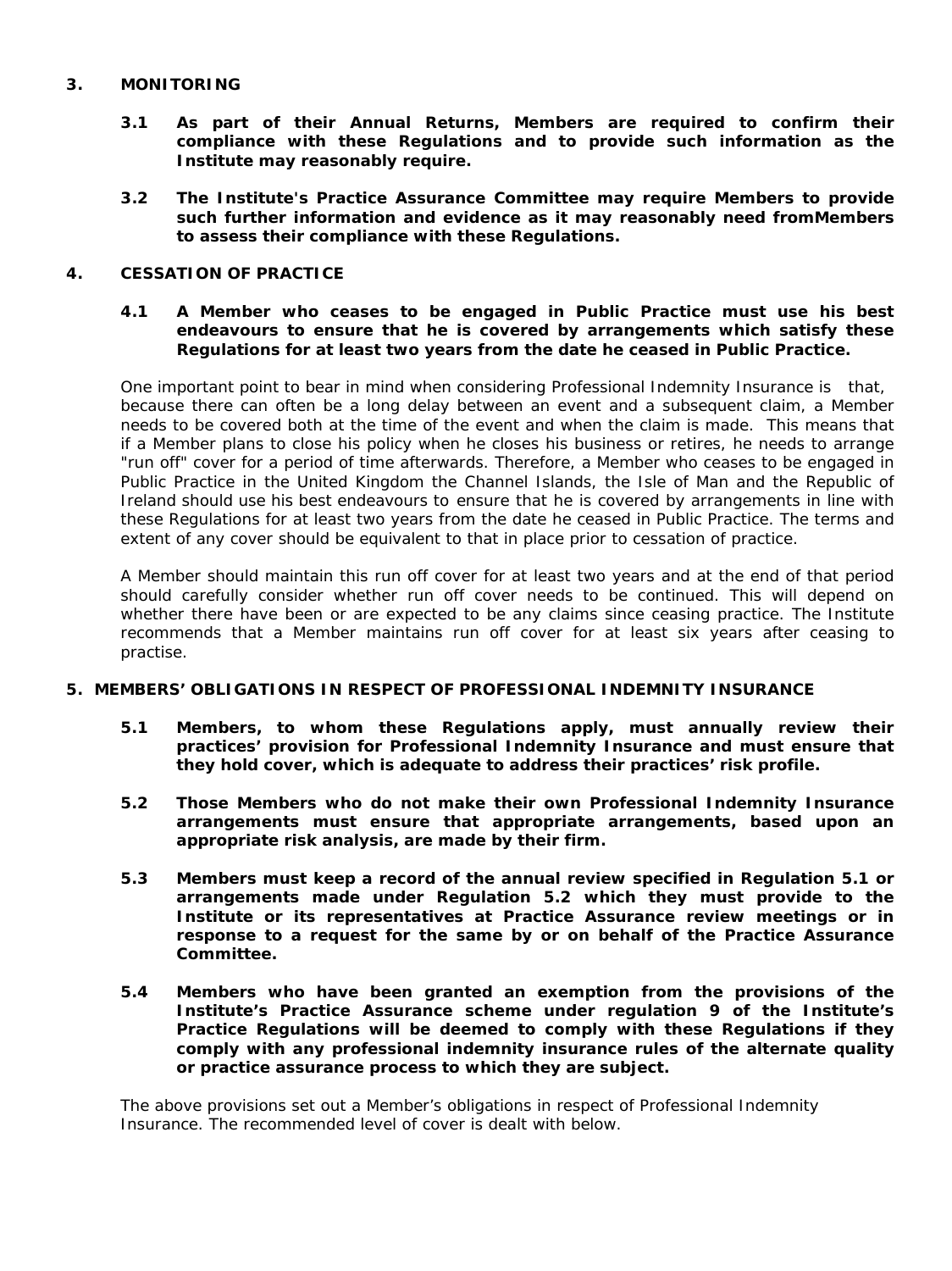Professional Indemnity Insurance works on a claims-made basis. This means that the insurance will provide cover for claims first made or circumstances arising and notified to the insurers during the term of the current policy. This is irrespective of when the work concerned was carried out. It is therefore important that insurance remains in force to provide protection against any claims which may arise in the future for work done in the past.

A current policy will primarily provide cover for past acts, whether or not cover was in place at the time of the act. Sometimes insurers may put a 'retroactive date' on the policy, limiting the period of cover for past acts. It is recommended that the date should be at least six years before the date of the current policy, or when the practice started if later.

It is most important for a Member to check carefully the wording of his policy in order to understand:

- a) exactly how the insurance works;
- b) what is covered;
- c) on what terms; and
- d) subject to what terms, conditions and exclusions.

The Institute's recommendation is that the minimum limit of indemnity should be £1 million for any one claim and in total.

This means that the insurance must pay a maximum of at least £l million for a single claim or a number of claims totalling £l million.

However, if gross fee income is less than £400,000, a lower minimum limit of indemnity for any one claim and in total may be appropriate. The recommended minimum is a sum equal to two and a half times gross fee income, with a minimum of:

- £50,000 for a sole practitioner;
- in any other case £100,000.

Once gross fee income exceeds £400,000, the two and a half times multiplier gives an answer of £1 million which is the amount recommended by the Institute. However, Members should always consider if this is sufficient for their situation.

Gross fee means all income in respect of work carried on in Public Practice, including income for personal appointments in respect of work covered by Professional Indemnity Insurance, income from third parties as commissions or brokerage (whether or not offset against charges to a client) and income received in respect of work sub-contracted to others (this is unless the work is clearly shown as a disbursement in the invoice issued for the relevant work and the client knows that the Member or firm is not taking professional responsibility for the work). However it does not include the recovery of disbursements and expenses which do not form part of the chargeable fee for professional services rendered or value added tax.

Gross fee income should be based on the practice's accounting year which immediately precedes the start of the policy.

The figure of gross fee income should be based on the most recently completed accounting year. If a Member is in his first year of practice, he should give his broker an estimate of his gross fee income. However, if the most recently completed accounts are not for a year or are for a period ending some time previously to the policy renewal date then a Member may need to estimate the gross fee income figure to use. It is advisable not to decrease the amount of cover from that